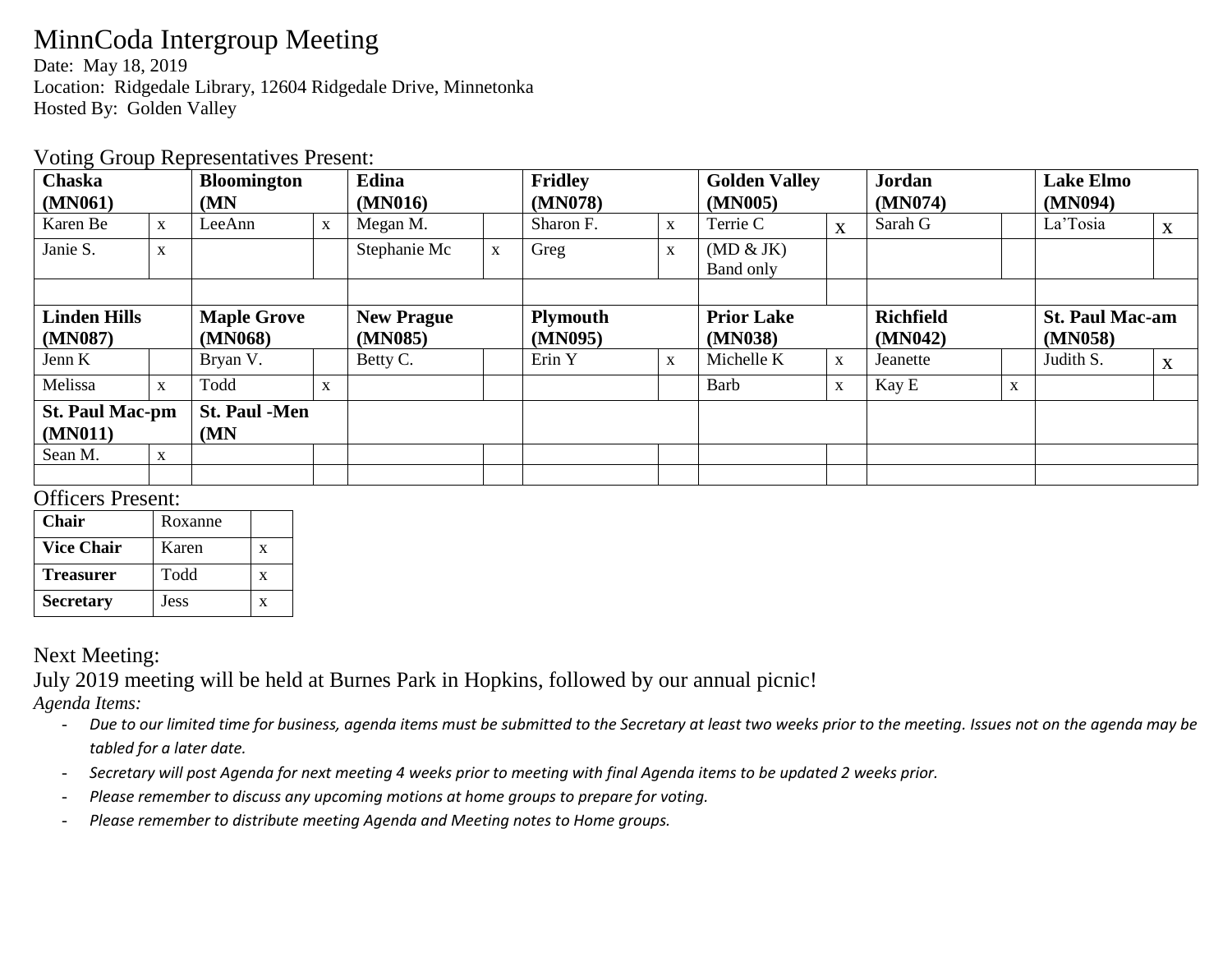# MinnCoda Intergroup Motions:

| <b>Motion</b>                                        | 2 <sub>nd</sub> | <b>For</b> | <b>Opposed</b> | <b>Abstain</b> | <b>Other Notes</b>                                  |
|------------------------------------------------------|-----------------|------------|----------------|----------------|-----------------------------------------------------|
| \$150 for Fun Committee to use for annual            |                 | 13         |                |                | <b>Motion Passed</b>                                |
| fellowship picnic                                    |                 |            |                |                |                                                     |
| <b>Sharon For MN Delegate</b>                        | $\Lambda$       |            |                |                | Amended: Motion vetoed – see notes below for        |
|                                                      |                 |            |                |                | further info.                                       |
| \$1000 for MN Delegate                               | $\Lambda$       |            |                |                | Amended: Motion vetoed – see discussion for further |
|                                                      |                 |            |                |                | info.                                               |
| \$1000 reserved for $2nd$ MN delegate if we can find | X               |            |                |                | Amended: Motion vetoed – see discussion for further |
| one                                                  |                 |            |                |                | info.                                               |

## AGENDA, DISCUSSION and DECISION/FOLLOW-UP

| <b>Items/Topic</b> | <b>Discussion</b>                                                                                      | <b>Decision Action Needed or</b><br><b>Follow/Up</b> |
|--------------------|--------------------------------------------------------------------------------------------------------|------------------------------------------------------|
| Intro              | <b>Opening Prayer</b>                                                                                  |                                                      |
|                    | Welcome and Introductions                                                                              |                                                      |
|                    | <b>Approve Previous Intergroup Minutes</b>                                                             |                                                      |
| Announcements and  | If your group is struggling, please notify one of the ----Intergroup officers before disbanding.       |                                                      |
| Reminders          | If you are starting a new meeting or know of one starting, please notify Intergroup via Band.          |                                                      |
|                    | If your group is planning a fun event and want to include the larger fellowship, please notify Judith  |                                                      |
|                    | and/or let Roxanne know so we can advertise it on Band and at meetings.                                |                                                      |
|                    | If you would like to be on one of our many service committees, please let one of the officers know and |                                                      |
|                    | we will get you in contact with the other team members.                                                |                                                      |
|                    | Current Committees include: Fun, Bylaws, Outreach, Hospital and Institution, Mini-                     |                                                      |
|                    | Conference (sign-ups are on a table if interested in being a part of one of the groups.)               |                                                      |
| Follow-Up          | Discuss any responses to Healthy Meetings info from last time.                                         | Encourage regular discussion of                      |
| discussion on      | <b>GSR</b> discussion:                                                                                 | Healthy meetings- during every                       |
| Healthy Mtgs.      | Lake Elmo: helpful to understand crosstalk and what a healthy meeting is                               | home group Business meeting.                         |
|                    | Golden Valley: announcements of crosstalk                                                              |                                                      |
|                    | Mac-AM: Group did have different opinions on what crosstalk is                                         |                                                      |
|                    | Edina: Lots of information on crosstalk in newcomer's handbook.                                        |                                                      |
|                    | Linden Hills: Consider crosstalk as feedback                                                           |                                                      |
|                    | One group is doing a survey (apologies as group was not recorded)                                      |                                                      |
|                    | Observers comments:                                                                                    |                                                      |
|                    | Brought awareness of sharing.                                                                          |                                                      |
|                    | Reminder to not be critical of oneself and that we are all practicing.                                 |                                                      |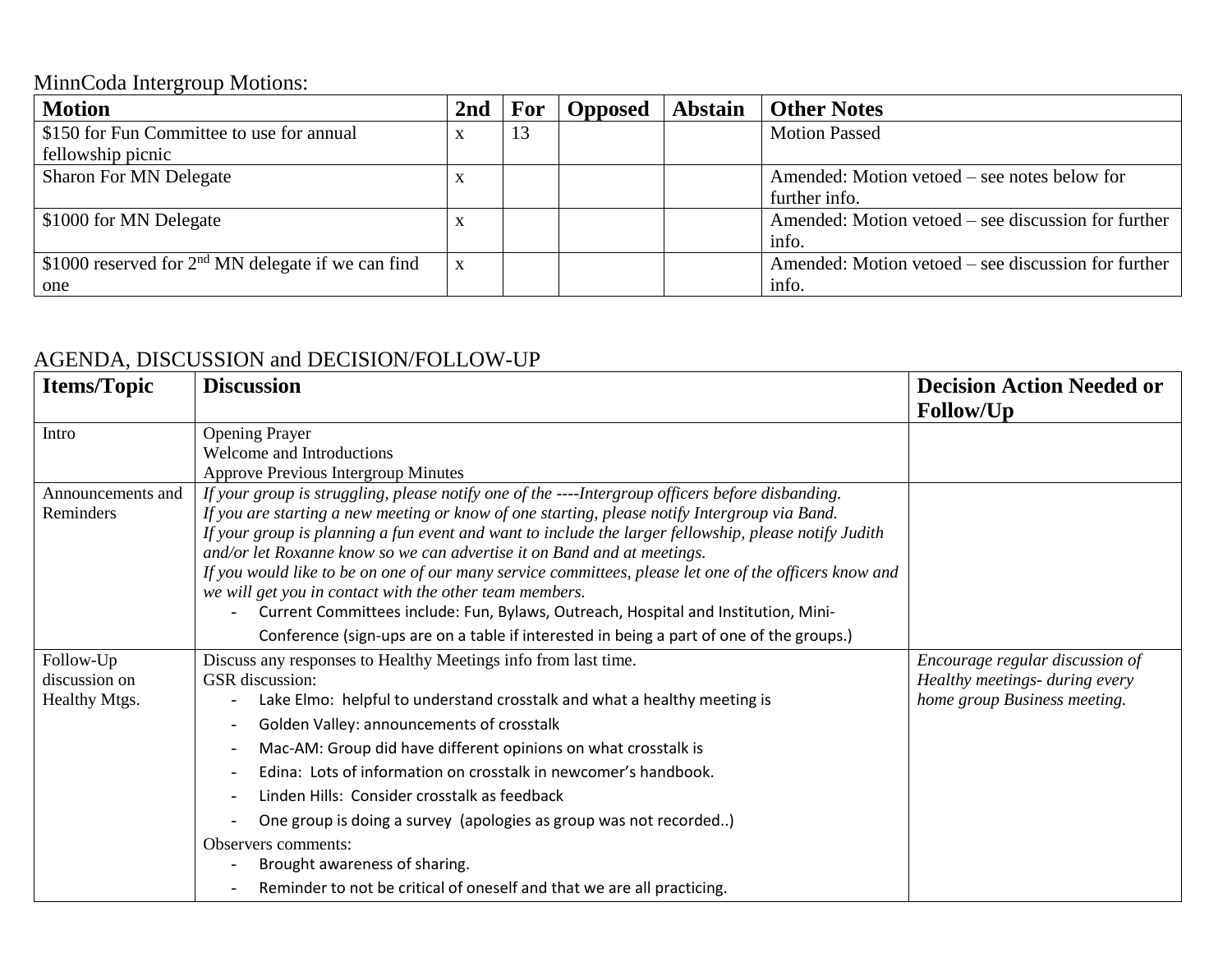| <b>Treasurer Report</b>  | Report given by Treasurer                                                                         | Will pass around treasurer income          |
|--------------------------|---------------------------------------------------------------------------------------------------|--------------------------------------------|
|                          |                                                                                                   | and expense record @ future                |
|                          | Group total contributions given                                                                   | intergroup meetings.                       |
|                          | 131.60 given on 4/19                                                                              |                                            |
|                          | 325.00 given on 5/19                                                                              |                                            |
|                          | Retreat grossed 933.00; Retreat expenses were 588.44.                                             |                                            |
|                          | Other expenses                                                                                    |                                            |
|                          | 768.44 on 4/19                                                                                    |                                            |
|                          | 17.20 on 5/19.                                                                                    |                                            |
|                          | Intergroup Income Balance of \$4375.96 as of 6/1/2019                                             |                                            |
|                          | Discussion from members on a copy of the entire report including group contributions so they are  |                                            |
|                          | aware. Members requesting that the report be posted on Band                                       |                                            |
|                          | Reminder given that treasury report is also a part of the meeting minutes.                        |                                            |
| $7th$ tradition          | Pass around 7 <sup>th</sup> tradition donation.                                                   | Jess has 7 <sup>th</sup> tradition for GV. |
|                          |                                                                                                   | Will deliver to GV meeting                 |
| <b>Committee Reports</b> | <b>Retreat-Jess</b>                                                                               | Call for experienced members to            |
|                          | Retreat went well. We will continue retreat yearly in the Spring. Look out for sign-up.           | assist with committees.                    |
|                          | 1 <sup>st</sup> retreat did not have scholarship fund.                                            |                                            |
|                          | \$414 raised from retreat and auction donation.                                                   | Motion Approval of \$150 for picnic.       |
|                          | Fun- Judith                                                                                       | ALL approve                                |
|                          | Mexican Dinner on June $8^{th}$ @ El Norteno. See Band for further details and invite. Please     | Encourage GSRs to review by-laws,          |
|                          | see Band for flyer and/or further details to share with home groups.                              | bring to home groups.                      |
|                          | Intergroup mtg and Picnic on July 20 <sup>th</sup> @ Burnes Park in Hopkins. 10am business, 11am- |                                            |
|                          | 2pm picnic, fellowship and games.                                                                 | Encourage anyone with questions on         |
|                          |                                                                                                   | bylaws to reach out to officers or by-     |
|                          | Sign-up for potluck- ON band for home groups- group to sign up and bring dish/dishes              | law committee.                             |
|                          | Motion for \$150 funds for Picnic. Treasurer reviewed amount given last year. Group               |                                            |
|                          | agreed that \$150 is appropriate.                                                                 | Intergroup to vote on by-laws on           |
|                          | Outreach- Jess                                                                                    | July 20th                                  |
|                          | No updates 1 <sup>st</sup> meeting in June                                                        |                                            |
|                          | Hospitals and Institutions                                                                        |                                            |
|                          | Call to Recruit new experienced members.                                                          |                                            |
|                          | Nothing new to report                                                                             |                                            |
|                          | Mini-Conference- Erin                                                                             |                                            |
|                          | Call to Recruit new experienced members                                                           |                                            |
|                          | Nothing to report at this time.                                                                   |                                            |
|                          | By-Laws- Greg                                                                                     |                                            |
|                          | Posted on band                                                                                    |                                            |